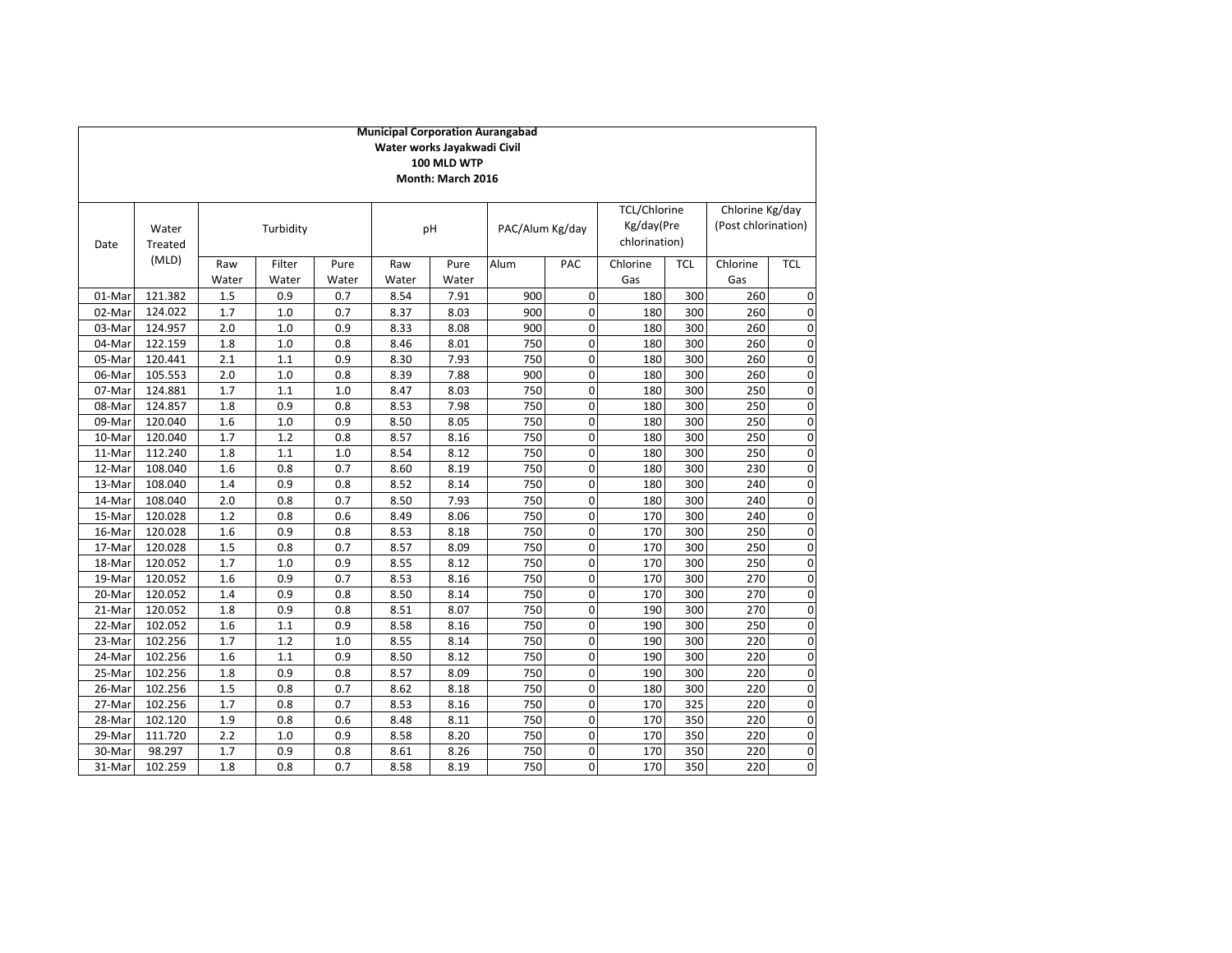| <b>Municipal Corporation Aurangabad</b><br>Water works Jayakwadi Civil |                                        |       |           |       |       |       |                 |                |               |            |                     |             |
|------------------------------------------------------------------------|----------------------------------------|-------|-----------|-------|-------|-------|-----------------|----------------|---------------|------------|---------------------|-------------|
|                                                                        | 56 MLD WTP                             |       |           |       |       |       |                 |                |               |            |                     |             |
|                                                                        | Month: March 2016                      |       |           |       |       |       |                 |                |               |            |                     |             |
|                                                                        |                                        |       |           |       |       |       |                 |                |               |            |                     |             |
|                                                                        | <b>TCL/Chlorine</b><br>Chlorine Kg/day |       |           |       |       |       |                 |                |               |            |                     |             |
|                                                                        | Water                                  |       | Turbidity |       |       | pH    | PAC/Alum Kg/day |                | Kg/day(Pre    |            | (Post chlorination) |             |
| Date                                                                   | Treated                                |       |           |       |       |       |                 |                | chlorination) |            |                     |             |
|                                                                        | (MLD)                                  |       |           |       |       |       |                 |                |               |            |                     |             |
|                                                                        |                                        | Raw   | Filter    | Pure  | Raw   | Pure  | Alum            | PAC            | Chlorine      | <b>TCL</b> | Chlorine            | <b>TCL</b>  |
|                                                                        |                                        | Water | Water     | Water | Water | Water |                 |                | Gas           |            | Gas                 |             |
| 01-Mar                                                                 | 40.050                                 | 4.1   | 0.8       | 0.7   | 8.46  | 7.68  | 240             | $\mathbf 0$    | 60            | 150        | 140                 | 0           |
| 02-Mar                                                                 | 38.223                                 | 3.9   | 0.9       | 0.8   | 8.31  | 7.81  | 240             | 0              | 60            | 150        | 140                 | $\mathbf 0$ |
| 03-Mar                                                                 | 39.275                                 | 4.3   | 0.9       | 0.9   | 8.36  | 7.87  | 240             | $\mathbf 0$    | 60            | 150        | 140                 | $\mathbf 0$ |
| 04-Mar                                                                 | 38.142                                 | 4.7   | 0.8       | 0.7   | 8.34  | 7.83  | 240             | $\mathbf 0$    | 65            | 150        | 140                 | $\mathbf 0$ |
| 05-Mar                                                                 | 40.425                                 | 4.4   | 0.9       | 0.8   | 8.27  | 7.75  | 240             | 0              | 65            | 150        | 140                 | 0           |
| 06-Mar                                                                 | 41.050                                 | 3.7   | 1.0       | 0.9   | 8.39  | 7.80  | 240             | $\mathbf 0$    | 65            | 150        | 140                 | $\mathbf 0$ |
| 07-Mar                                                                 | 41.050                                 | 3.1   | 0.8       | 0.7   | 8.42  | 7.77  | 240             | 0              | 65            | 150        | 140                 | $\mathbf 0$ |
| 08-Mar                                                                 | 41.050                                 | 2.6   | 0.8       | 0.6   | 8.45  | 7.72  | 240             | $\mathbf 0$    | 65            | 150        | 130                 | 0           |
| 09-Mar                                                                 | 41.050                                 | 2.3   | 1.0       | 0.8   | 8.40  | 7.69  | 240             | $\mathbf 0$    | 65            | 150        | 130                 | $\mathbf 0$ |
| 10-Mar                                                                 | 40.337                                 | 2.0   | 0.9       | 0.8   | 8.51  | 7.98  | 240             | $\overline{0}$ | 60            | 150        | 130                 | 0           |
| 11-Mar                                                                 | 34.202                                 | 3.7   | 0.8       | 0.7   | 8.42  | 7.79  | 240             | $\mathbf 0$    | 60            | 150        | 130                 | 0           |
| 12-Mar                                                                 | 35.000                                 | 3.4   | 0.9       | 0.8   | 8.47  | 7.83  | 240             | 0              | 60            | 150        | 130                 | $\mathbf 0$ |
| 13-Mar                                                                 | 39.062                                 | 3.6   | 0.9       | 0.8   | 8.38  | 7.90  | 240             | $\mathbf 0$    | 60            | 150        | 130                 | $\mathbf 0$ |
| 14-Mar                                                                 | 40.100                                 | 2.9   | 1.0       | 0.7   | 8.41  | 7.73  | 240             | 0              | 60            | 150        | 130                 | 0           |
| 15-Mar                                                                 | 40.100                                 | 2.3   | 0.8       | 0.6   | 8.46  | 7.82  | 240             | $\mathbf 0$    | 60            | 150        | 150                 | 0           |
| 16-Mar                                                                 | 37.725                                 | 3.5   | 0.9       | 0.8   | 8.48  | 7.90  | 240             | $\overline{0}$ | 60            | 150        | 150                 | $\mathbf 0$ |
| 17-Mar                                                                 | 39.275                                 | 3.8   | 0.7       | 0.6   | 8.49  | 7.84  | 240             | $\mathbf 0$    | 60            | 150        | 150                 | $\mathbf 0$ |
| 18-Mar                                                                 | 41.050                                 | 3.9   | 0.9       | 0.8   | 8.45  | 7.86  | 240             | 0              | 60            | 150        | 150                 | $\mathbf 0$ |
| 19-Mar                                                                 | 39.712                                 | 3.2   | 0.8       | 0.7   | 8.51  | 7.82  | 240             | $\mathbf 0$    | 60            | 150        | 150                 | $\mathbf 0$ |
| 20-Mar                                                                 | 41.050                                 | 3.6   | 0.9       | 0.8   | 8.44  | 7.88  | 240             | $\Omega$       | 60            | 150        | 150                 | $\Omega$    |
| 21-Mar                                                                 | 39.455                                 | 2.7   | 0.7       | 0.6   | 8.40  | 7.69  | 240             | $\mathbf 0$    | 60            | 150        | 150                 | $\mathbf 0$ |
| 22-Mar                                                                 | 44.050                                 | 3.1   | 0.9       | 0.8   | 8.51  | 7.90  | 240             | $\mathbf 0$    | 60            | 150        | 150                 | $\mathbf 0$ |
| 23-Mar                                                                 | 44.050                                 | 3.6   | 0.9       | 0.8   | 8.56  | 7.96  | 240             | $\overline{0}$ | 60            | 150        | 150                 | $\mathbf 0$ |
| 24-Mar                                                                 | 44.050                                 | 2.6   | 1.0       | 0.7   | 8.46  | 7.73  | 240             | 0              | 60            | 150        | 150                 | 0           |
| 25-Mar                                                                 | 44.050                                 | 2.8   | 0.8       | 0.7   | 8.49  | 7.83  | 240             | 0              | 60            | 150        | 150                 | 0           |
| 26-Mar                                                                 | 44.050                                 | 3.4   | 0.7       | 0.6   | 8.56  | 7.97  | 240             | $\pmb{0}$      | 60            | 150        | 140                 | $\mathbf 0$ |
| 27-Mar                                                                 | 44.050                                 | 3.2   | 0.9       | 0.8   | 8.50  | 7.85  | 240             | $\mathbf 0$    | 60            | 150        | 140                 | $\mathbf 0$ |
| 28-Mar                                                                 | 44.050                                 | 3.6   | 0.7       | 0.7   | 8.46  | 7.80  | 240             | 0              | 60            | 150        | 140                 | 0           |
| 29-Mar                                                                 | 44.050                                 | 3.0   | 0.9       | 0.8   | 8.53  | 7.88  | 240             | 0              | 60            | 150        | 140                 | $\mathbf 0$ |
| 30-Mar                                                                 | 40.387                                 | 1.8   | 1.0       | 0.8   | 8.56  | 7.91  | 240             | 0              | 60            | 225        | 140                 | 0           |
| 31-Mar                                                                 | 40.360                                 | 3.9   | 0.8       | 0.7   | 8.51  | 7.84  | 240             | $\overline{0}$ | 60            | 225        | 140                 | $\Omega$    |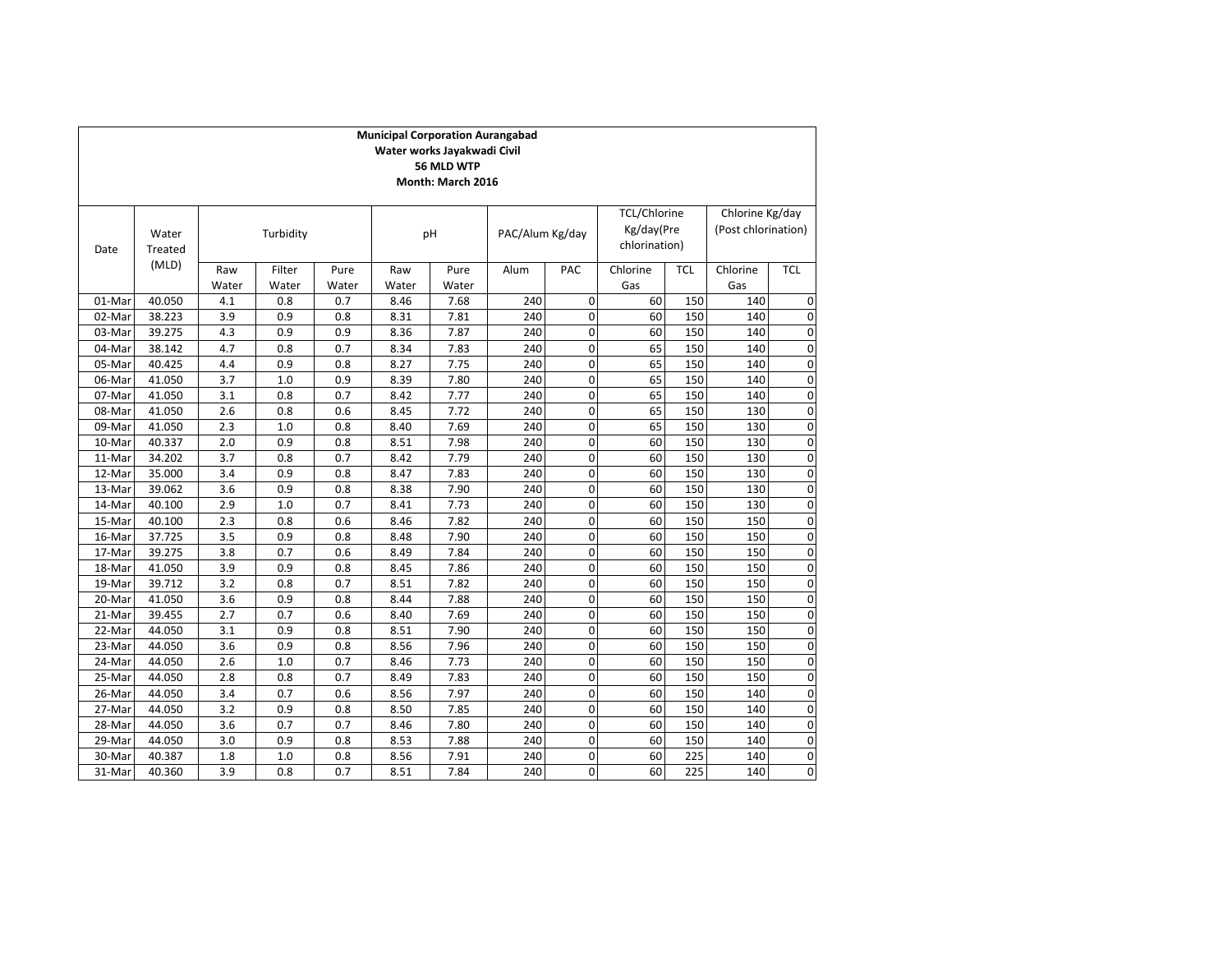## State / Regional / District / Sub Divisional Public Health Laboratory Hullangabas

Phone No.:  $2370261$ 

### REPORT ON CHEMICAL EXAMINATION OF WATER FOR DRINKING PURPOSES

|         | Date of Collection :- $3 3$            | Date of Receipt : $-3/3$                                                                  | Date of Examination : $-3/3$           |                      |                      |                                                                                                                                                                                   |
|---------|----------------------------------------|-------------------------------------------------------------------------------------------|----------------------------------------|----------------------|----------------------|-----------------------------------------------------------------------------------------------------------------------------------------------------------------------------------|
|         |                                        | (All the Analytical Results, are in mg./Litre, except pH, Turbidity)<br><del>MUULOV</del> |                                        |                      |                      |                                                                                                                                                                                   |
| Sr. No. | <b>TEST PARAMETER</b>                  | $56$ MLD                                                                                  | <i>UNITARY</i><br>56900                | (3)                  | <b>Normal Values</b> | <b>BIS Specification</b><br>10500 : 2012                                                                                                                                          |
|         |                                        | Rawwater Filtered                                                                         |                                        |                      | Desirable<br>Limits  | Permissible<br>Limits                                                                                                                                                             |
| 1.      | Physical Appearance                    |                                                                                           | clear                                  |                      |                      |                                                                                                                                                                                   |
| 2.      | Odour                                  | clear<br>Agreealle                                                                        | Agréeable.                             | $\it i$              | Agreeable            | Agreeable                                                                                                                                                                         |
| 3.      | Turbidity (as N.T.U.)                  |                                                                                           |                                        |                      | 1.0                  | 5.0                                                                                                                                                                               |
| 4.      | pH Value                               | $7 - 4$                                                                                   | 7.53                                   |                      | 6.5 to 8.5           | No relaxation                                                                                                                                                                     |
| 5.      | Chlorides (as Cl)                      | 48                                                                                        | 46                                     |                      | 250                  | 1000                                                                                                                                                                              |
| 6.      | Nitrates (as $NO3$ )                   | 12.74                                                                                     | $21 - 95$                              |                      | 45                   | No relaxation                                                                                                                                                                     |
| 7.      | Total Hardness (as CaCO <sub>3</sub> ) | 142                                                                                       | 120                                    |                      | 200                  | 600                                                                                                                                                                               |
| 8.      | Alkalinity (as CaCO <sub>3</sub> )     | 128                                                                                       | 100                                    |                      | 200                  | 600                                                                                                                                                                               |
| 9.      | <b>Total Dissolved Solids</b>          | 340                                                                                       | 330                                    |                      | 500                  | 2000                                                                                                                                                                              |
| 10.     | Iron (as Fe)                           | 0.08                                                                                      | $rac{0.12}{0.74}$                      |                      | 0.3                  | No relaxation                                                                                                                                                                     |
| 11.     | Fluoride (as F)                        | 0.18                                                                                      |                                        |                      | 1.0                  | 1.5                                                                                                                                                                               |
| 12.     | Other Tests (if any)                   |                                                                                           |                                        |                      |                      |                                                                                                                                                                                   |
| 13.     |                                        |                                                                                           |                                        |                      |                      | $\mathcal{L}^{\mathcal{A}}\left(\mathcal{A}\right)=\mathcal{L}^{\mathcal{A}}\left(\mathcal{A}\right)=\mathcal{L}^{\mathcal{A}}\left(\mathcal{A}\right)=\mathcal{L}^{\mathcal{A}}$ |
| 14.     |                                        |                                                                                           |                                        |                      |                      |                                                                                                                                                                                   |
| 15.     |                                        |                                                                                           |                                        |                      | dia in               |                                                                                                                                                                                   |
| 16.     |                                        |                                                                                           | $\epsilon$<br>$\mathfrak{g}^{\bullet}$ |                      |                      |                                                                                                                                                                                   |
| 17.     |                                        |                                                                                           |                                        |                      |                      |                                                                                                                                                                                   |
| 18.     |                                        |                                                                                           |                                        |                      |                      |                                                                                                                                                                                   |
| 19.     |                                        | $\epsilon$                                                                                |                                        |                      | $\Box$               |                                                                                                                                                                                   |
| 20.     | ٠.<br>٨                                | $\pmb{\cdot}$                                                                             |                                        | $\star_{\mathsf{m}}$ |                      |                                                                                                                                                                                   |

· This report in instricted only for the Sample/s is Submitted to this Laboratory.

T

**Mole is the mot Collected by this Laboratory.** 

 $[P.T.O.]$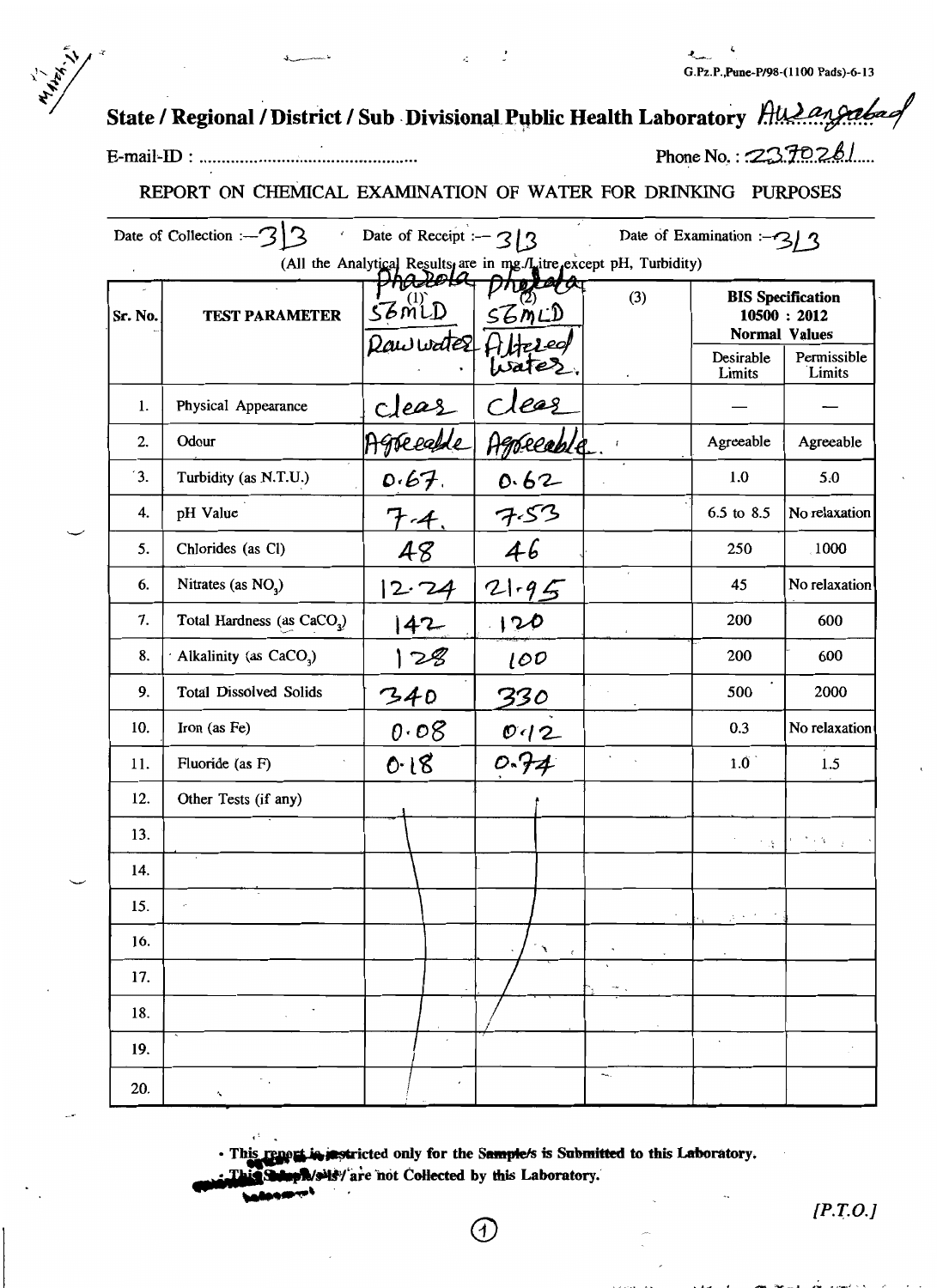| A) Sample No. (s) $\[\n\iint$<br>parameters only.                  | is/are potable / chemically fit for drinking purpose on the basis of analysed                                                                                                                                                                                                                                                                                        |
|--------------------------------------------------------------------|----------------------------------------------------------------------------------------------------------------------------------------------------------------------------------------------------------------------------------------------------------------------------------------------------------------------------------------------------------------------|
| ascertaining it's bacteriological quality frequently or regularly. | However, this / these water source/s can be used for drinking purpose only after proper treatment, disinfection and                                                                                                                                                                                                                                                  |
| B) Sample No. (s) $\frac{1}{2}$                                    | Contains $\frac{1}{1}$                                                                                                                                                                                                                                                                                                                                               |
|                                                                    |                                                                                                                                                                                                                                                                                                                                                                      |
|                                                                    | $\mathcal{L} = \frac{1}{2} \sum_{i=1}^{n} \frac{1}{2} \sum_{i=1}^{n} \frac{1}{2} \sum_{i=1}^{n} \frac{1}{2} \sum_{i=1}^{n} \frac{1}{2} \sum_{i=1}^{n} \frac{1}{2} \sum_{i=1}^{n} \frac{1}{2} \sum_{i=1}^{n} \frac{1}{2} \sum_{i=1}^{n} \frac{1}{2} \sum_{i=1}^{n} \frac{1}{2} \sum_{i=1}^{n} \frac{1}{2} \sum_{i=1}^{n} \frac{1}{2} \sum_{i=1}^{n} \frac{1}{2} \sum$ |
|                                                                    | $\mathcal{L}(\mathcal{B}_1) = \{ \mathcal{L}(\mathcal{B}_1) \mid \mathcal{L}(\mathcal{B}_2) \leq \mathcal{L}(\mathcal{B}_1) \leq \mathcal{L}(\mathcal{B}_2) \}$                                                                                                                                                                                                      |
|                                                                    |                                                                                                                                                                                                                                                                                                                                                                      |
| regularly.                                                         | However, if there is no any other alternate source available nearby then this/these water Source/s can be used for<br>drinking purpose only after proper treatment, disinfection and ascertaining it's bacteriological quality frequently or                                                                                                                         |
|                                                                    |                                                                                                                                                                                                                                                                                                                                                                      |
| $\mathcal{L}_{\mathcal{A}}$ , and $\mathcal{L}_{\mathcal{A}}$      | state of the first parties                                                                                                                                                                                                                                                                                                                                           |
|                                                                    |                                                                                                                                                                                                                                                                                                                                                                      |
|                                                                    | $\overline{r}$                                                                                                                                                                                                                                                                                                                                                       |
|                                                                    |                                                                                                                                                                                                                                                                                                                                                                      |
|                                                                    |                                                                                                                                                                                                                                                                                                                                                                      |
| parameters only.                                                   | Hence, this / these water Source/s is Aare chemically non-potable / unfit for drinking purpose on the basis of analysed                                                                                                                                                                                                                                              |
| <b>HEALTH SERVICES</b>                                             | No.                                                                                                                                                                                                                                                                                                                                                                  |
|                                                                    | Date :- 16 -4 -16                                                                                                                                                                                                                                                                                                                                                    |
| Forwarded With Compliments To:                                     | Section<br><u>mginees</u>                                                                                                                                                                                                                                                                                                                                            |
|                                                                    |                                                                                                                                                                                                                                                                                                                                                                      |
|                                                                    | To paither Dist: Ausangabed.                                                                                                                                                                                                                                                                                                                                         |
| With reference to letter No. : $\frac{1}{2}$ //6                   | Dated : $3/3/16$                                                                                                                                                                                                                                                                                                                                                     |
| Fees Rs.:                                                          |                                                                                                                                                                                                                                                                                                                                                                      |
| Receipt No. and Date:                                              |                                                                                                                                                                                                                                                                                                                                                                      |
|                                                                    |                                                                                                                                                                                                                                                                                                                                                                      |

∽.  $\lambda$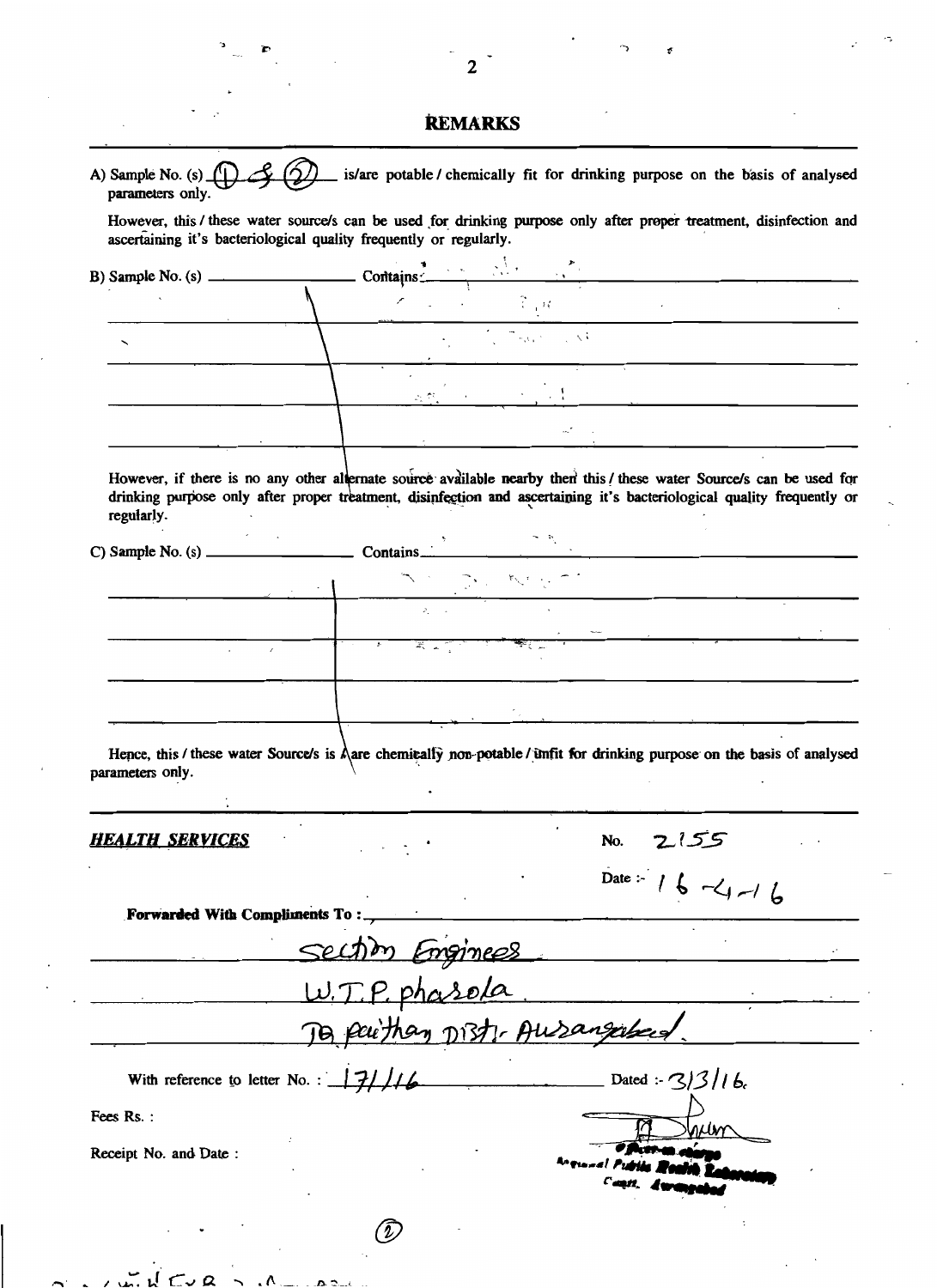G.Pz.P., Pune-P/98-(1100 Pads)-6-13

# State / Regional / District / Sub Divisional Public Health Laboratory Ausangabad

Phone No.: 237026/.....

## REPORT ON CHEMICAL EXAMINATION OF WATER FOR DRINKING PURPOSES

| Date of Examination :- $ 7 3$<br>Date of Collection :- 1713<br>Date of Receipt :- $77/3$<br>(All the Analytical Results are in mg./Litre except pH, Turbidity) |                                        |                                                                  |                                           |          |                      |                                          |  |  |
|----------------------------------------------------------------------------------------------------------------------------------------------------------------|----------------------------------------|------------------------------------------------------------------|-------------------------------------------|----------|----------------------|------------------------------------------|--|--|
| Sr. No.                                                                                                                                                        | <b>TEST PARAMETER</b>                  | (1)<br>Raw writer Fibresied<br>100mLD writer<br>pharala pharala. |                                           | (3)      | <b>Normal Values</b> | <b>BIS Specification</b><br>10500 : 2012 |  |  |
|                                                                                                                                                                |                                        |                                                                  |                                           |          | Desirable<br>Limits  | Permissible<br>Limits                    |  |  |
| 1.                                                                                                                                                             | Physical Appearance                    | clear                                                            | dear                                      |          |                      |                                          |  |  |
| 2.                                                                                                                                                             | Odour                                  | Agreeable                                                        | Agreeable                                 |          | Agreeable            | Agreeable                                |  |  |
| 3.                                                                                                                                                             | Turbidity (as N.T.U.)                  | 0.64.                                                            | 0.46                                      |          | 1.0                  | 5.0                                      |  |  |
| -4.                                                                                                                                                            | pH Value                               |                                                                  | $7 - 4.$                                  |          | 6.5 to 8.5           | No relaxation                            |  |  |
| 5.                                                                                                                                                             | Chlorides (as Cl)                      | 42                                                               | 40                                        |          | 250                  | 1000                                     |  |  |
| 6.                                                                                                                                                             | Nitrates (as NO <sub>2</sub> )         | 8.70                                                             | 7.81                                      |          | 45                   | No relaxation                            |  |  |
| 7.                                                                                                                                                             | Total Hardness (as CaCO <sub>3</sub> ) | 120                                                              | $\lfloor \lceil \cdot \rceil \rfloor$     |          | 200                  | 600                                      |  |  |
| 8.                                                                                                                                                             | Alkalinity (as CaCO <sub>3</sub> )     | 118                                                              | 112                                       |          | 200                  | $600 -$                                  |  |  |
| 9.                                                                                                                                                             | <b>Total Dissolved Solids</b>          | 319                                                              | $310 -$                                   |          | 500                  | 2000                                     |  |  |
| 10.                                                                                                                                                            | Iron (as Fe)<br>-                      | 0.74                                                             | $\mathcal{O}$ $\mathcal{O}$ $\mathcal{O}$ |          | 0.3                  | No relaxation                            |  |  |
| 11.                                                                                                                                                            | Fluoride (as F)                        | $O$ il $g$                                                       | 0.07                                      |          | $1.0 \cdot$          | 1.5                                      |  |  |
| 12.                                                                                                                                                            | Other Tests (if any)                   |                                                                  |                                           |          |                      |                                          |  |  |
| 13.                                                                                                                                                            |                                        |                                                                  |                                           | <b>A</b> | Ч.                   |                                          |  |  |
| 14.                                                                                                                                                            |                                        |                                                                  |                                           |          |                      |                                          |  |  |
| 15.                                                                                                                                                            |                                        |                                                                  |                                           |          |                      |                                          |  |  |
| 16.                                                                                                                                                            |                                        | $\epsilon$                                                       |                                           |          |                      |                                          |  |  |
| 17.                                                                                                                                                            | ٠                                      |                                                                  | ч.                                        |          |                      |                                          |  |  |
| 18.                                                                                                                                                            |                                        |                                                                  |                                           |          |                      | $\ddot{\phantom{a}}$                     |  |  |
| 19.                                                                                                                                                            |                                        |                                                                  | $\bullet$<br>٠                            |          |                      |                                          |  |  |
| 20.                                                                                                                                                            | $\boldsymbol{\cdot}$                   |                                                                  |                                           | م جہ ج   |                      |                                          |  |  |

· This report is restricted only for the Samplet's is Submitted to this Laboratory. Sailtyle/s is / are not Collected by this Laboratory.

3

 $[$ *P.T.O.* $]$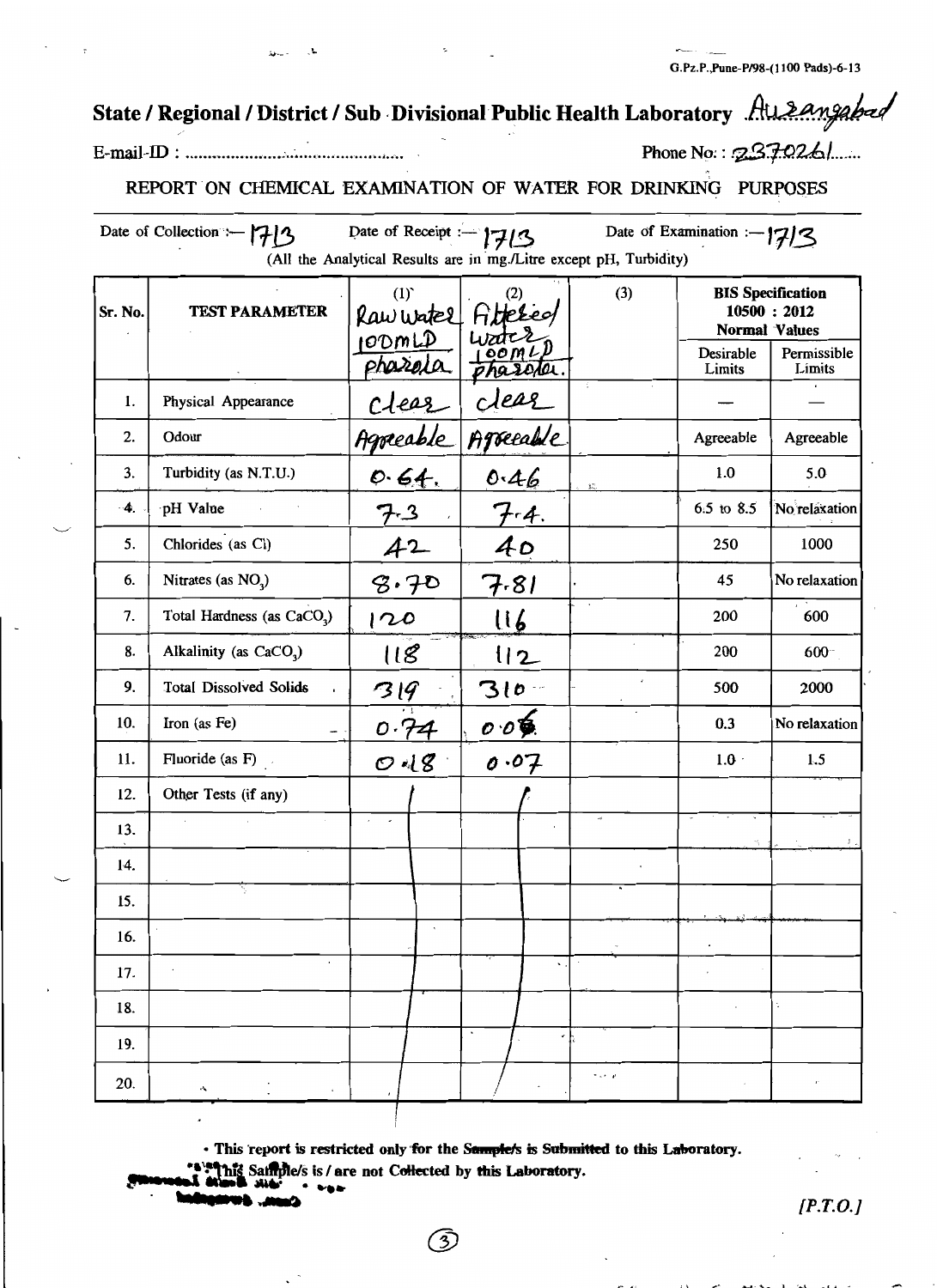## **REMARKS**

| However, this / these water source/s can be used for drinking purpose only after proper treatment, disinfection and    |                                                                 |                                                                                                                                                                                                                                                         |                                                    |                                                                                                                           |  |
|------------------------------------------------------------------------------------------------------------------------|-----------------------------------------------------------------|---------------------------------------------------------------------------------------------------------------------------------------------------------------------------------------------------------------------------------------------------------|----------------------------------------------------|---------------------------------------------------------------------------------------------------------------------------|--|
| ascertaining it's bacteriological quality frequently or regularly.                                                     |                                                                 |                                                                                                                                                                                                                                                         |                                                    |                                                                                                                           |  |
|                                                                                                                        |                                                                 |                                                                                                                                                                                                                                                         |                                                    |                                                                                                                           |  |
|                                                                                                                        |                                                                 |                                                                                                                                                                                                                                                         |                                                    |                                                                                                                           |  |
|                                                                                                                        |                                                                 | $\mathcal{L}_{\mathcal{A}}$ and $\mathcal{L}_{\mathcal{A}}$ are the subset of the subset of the subset of the subset of the subset of the subset of the subset of the subset of the subset of the subset of the subset of the subset of the subset of t |                                                    |                                                                                                                           |  |
|                                                                                                                        |                                                                 |                                                                                                                                                                                                                                                         |                                                    |                                                                                                                           |  |
|                                                                                                                        | $\zeta_{\rm eff}$ and $\zeta$<br>$\mathcal{N}_{\text{c}}$ ) and |                                                                                                                                                                                                                                                         |                                                    |                                                                                                                           |  |
|                                                                                                                        |                                                                 |                                                                                                                                                                                                                                                         |                                                    |                                                                                                                           |  |
| However, if there is no any other alternate source available nearby then this / these water Source/s can be used for   |                                                                 |                                                                                                                                                                                                                                                         |                                                    |                                                                                                                           |  |
| drinking purpose only after proper treatment, disinfection and ascertaining it's bacteriological quality frequently or |                                                                 |                                                                                                                                                                                                                                                         |                                                    |                                                                                                                           |  |
| regularly.                                                                                                             |                                                                 |                                                                                                                                                                                                                                                         |                                                    |                                                                                                                           |  |
|                                                                                                                        |                                                                 | $\frac{1}{\sqrt{1-\frac{1}{2}}}\left(\frac{1}{\sqrt{1-\frac{1}{2}}}\right)^{\frac{1}{2}}$                                                                                                                                                               |                                                    | <u> San Amerikaanse van die San Amerikaanse van die San Amerikaanse van die San Amerikaanse van die San Amerikaanse v</u> |  |
| <u> 1989 - Johann Barn, amerikansk f</u>                                                                               |                                                                 |                                                                                                                                                                                                                                                         |                                                    |                                                                                                                           |  |
|                                                                                                                        |                                                                 |                                                                                                                                                                                                                                                         |                                                    |                                                                                                                           |  |
|                                                                                                                        |                                                                 |                                                                                                                                                                                                                                                         | <u> 1999 - Agoston Barnett, amerikan menyebarn</u> |                                                                                                                           |  |
|                                                                                                                        |                                                                 |                                                                                                                                                                                                                                                         |                                                    |                                                                                                                           |  |
|                                                                                                                        |                                                                 |                                                                                                                                                                                                                                                         |                                                    |                                                                                                                           |  |
|                                                                                                                        |                                                                 |                                                                                                                                                                                                                                                         |                                                    |                                                                                                                           |  |
|                                                                                                                        |                                                                 |                                                                                                                                                                                                                                                         |                                                    |                                                                                                                           |  |
| Hence, this / these water Source/s is / are chemically non-potable/unfit for drinking purpose on the basis of analysed |                                                                 |                                                                                                                                                                                                                                                         |                                                    |                                                                                                                           |  |
| parameters only.                                                                                                       |                                                                 |                                                                                                                                                                                                                                                         |                                                    |                                                                                                                           |  |
|                                                                                                                        |                                                                 |                                                                                                                                                                                                                                                         |                                                    |                                                                                                                           |  |
| HEALTH SERVICES                                                                                                        |                                                                 |                                                                                                                                                                                                                                                         | $N_0$ . 215)                                       |                                                                                                                           |  |
|                                                                                                                        |                                                                 |                                                                                                                                                                                                                                                         |                                                    |                                                                                                                           |  |
|                                                                                                                        |                                                                 |                                                                                                                                                                                                                                                         | Date: $16 - 2 - 16$                                |                                                                                                                           |  |
| <b>Forwarded With Compliments To:</b>                                                                                  |                                                                 |                                                                                                                                                                                                                                                         |                                                    |                                                                                                                           |  |
|                                                                                                                        |                                                                 |                                                                                                                                                                                                                                                         |                                                    |                                                                                                                           |  |
|                                                                                                                        |                                                                 | Section Enginees                                                                                                                                                                                                                                        |                                                    |                                                                                                                           |  |
|                                                                                                                        |                                                                 | Ta paithan Dist: Ausaneabed                                                                                                                                                                                                                             |                                                    |                                                                                                                           |  |
| With reference to letter No. : $176/16$                                                                                |                                                                 | Dated :- $17/3/16$                                                                                                                                                                                                                                      |                                                    |                                                                                                                           |  |
| Fees Rs.:                                                                                                              |                                                                 |                                                                                                                                                                                                                                                         |                                                    |                                                                                                                           |  |
|                                                                                                                        |                                                                 |                                                                                                                                                                                                                                                         |                                                    |                                                                                                                           |  |
| Receipt No. and Date:                                                                                                  |                                                                 |                                                                                                                                                                                                                                                         |                                                    |                                                                                                                           |  |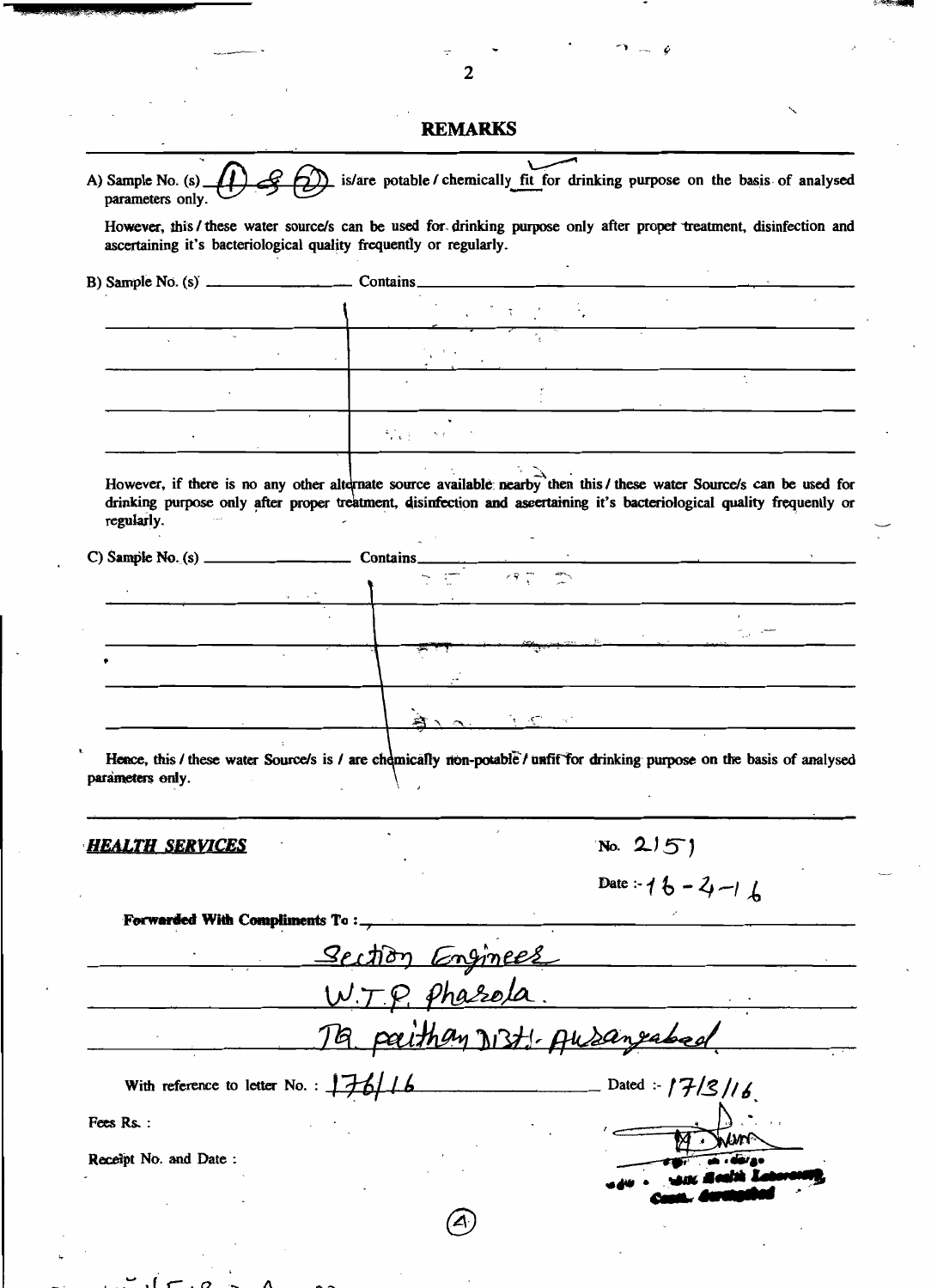फॉर्म क्र.१



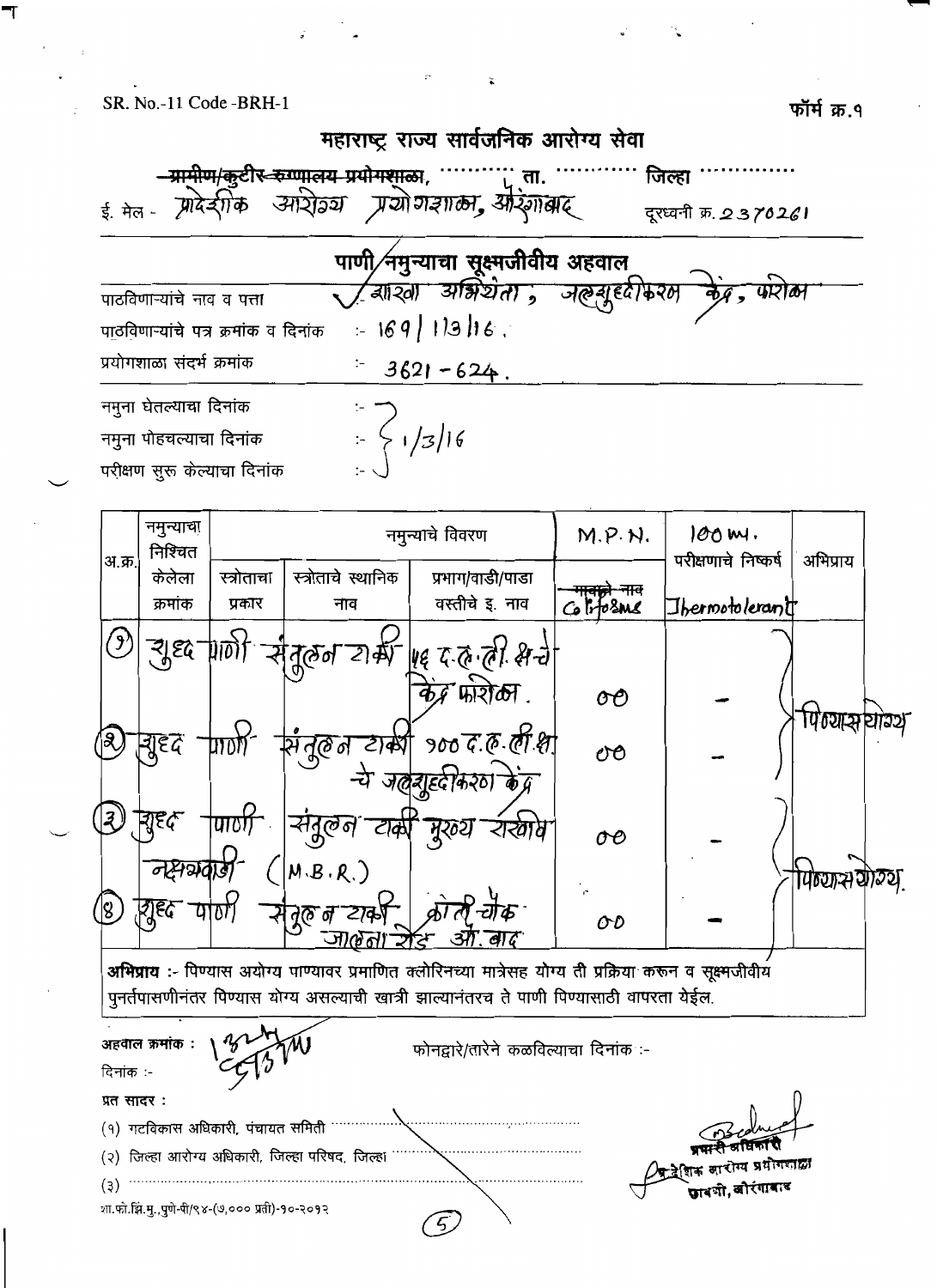

|               | د. ۰<br>$\cdots$<br>निश्चित |            |                             | नमुन्याच विवरण                                         | $M$ pr                   | $\frac{1}{100}$ bo $\frac{1}{100}$ | अभिप्राय   |
|---------------|-----------------------------|------------|-----------------------------|--------------------------------------------------------|--------------------------|------------------------------------|------------|
| अ.क्र.        | केलेला                      | स्त्रोताचा | स्त्रोताचे स्थानिक          | प्रभाग/वाडी/पाडा                                       | <del>माबाबे न्</del> राव | परीक्षणाचे निष्कर्ष<br>Thermo      |            |
|               | क्रमांक                     | प्रकार     | नाव                         | वस्तीचे इ. नाव                                         | col( <sub>form</sub> )   | colifom                            |            |
|               |                             | पान        | $\frac{1}{2}$ $\frac{1}{2}$ | $\frac{1}{3}$ and $\frac{1}{3}$                        | O                        |                                    |            |
|               |                             |            | $59 - 7$                    | फायेदा.                                                |                          |                                    |            |
| d)            |                             |            | लंग्रेज टार्ट्स             | $900$ $590$                                            | ٥                        |                                    |            |
|               |                             |            | 5772                        | $\sqrt{q_{12}}$                                        |                          |                                    | 40244      |
| $\mathcal{A}$ | ব্                          |            |                             | $\frac{100}{400}$ or the $\frac{100}{400}$ of the fine | ∧                        |                                    | $217 - 32$ |
|               | প্ৰ লীৰ্থ                   |            |                             | क्षे एक टार्स आतंको कु पेष्स्ट                         |                          |                                    |            |
|               |                             |            |                             | $b$ अला चेई औरंगा काह                                  | $\sim$ 0                 |                                    |            |
|               |                             |            |                             |                                                        |                          |                                    |            |

अभिप्राय :- पिण्यास अयोग्य पाण्यावर प्रमाणित क्लोरिनच्या मात्रेसह योग्य ती प्रक्रिया करून व सूक्ष्मजीवीय पुनर्तपासणीनंतर पिण्यास योग्य असल्याची खात्री झाल्यानंतरच ते पाणी पिण्यासाठी वापरता येईल.

अहवाल क्रमांक : टिनांक :-

 $1450$ <br> $7506$ 

फोनद्वारे/तारेने कळविल्याचा दिनांक :-

| $\sim$ $\sim$                                                                    |                                                                                                                                                  |
|----------------------------------------------------------------------------------|--------------------------------------------------------------------------------------------------------------------------------------------------|
| प्रत सादर :                                                                      |                                                                                                                                                  |
| (१) गटविकास अधिकारी, पंचायत समिती                                                | Pedruf                                                                                                                                           |
|                                                                                  | ا ساستان استان استان استان است.<br>استان استان استان استان استان استان استان استان استان استان استان استان استان استان استان استان استان استان ا |
|                                                                                  | $\begin{bmatrix} \mathbf{L} & \cdots & \mathbf{L} \end{bmatrix} = \begin{bmatrix} \mathbf{L} & \mathbf{L} & \mathbf{L} \end{bmatrix}$            |
| $\pi$ is $\hat{H}$ if $\pi$ is $\hat{m}$ - $\hat{m}/8$ x = $(9,0,0,0,0,0,0,0,0)$ |                                                                                                                                                  |

 $\epsilon$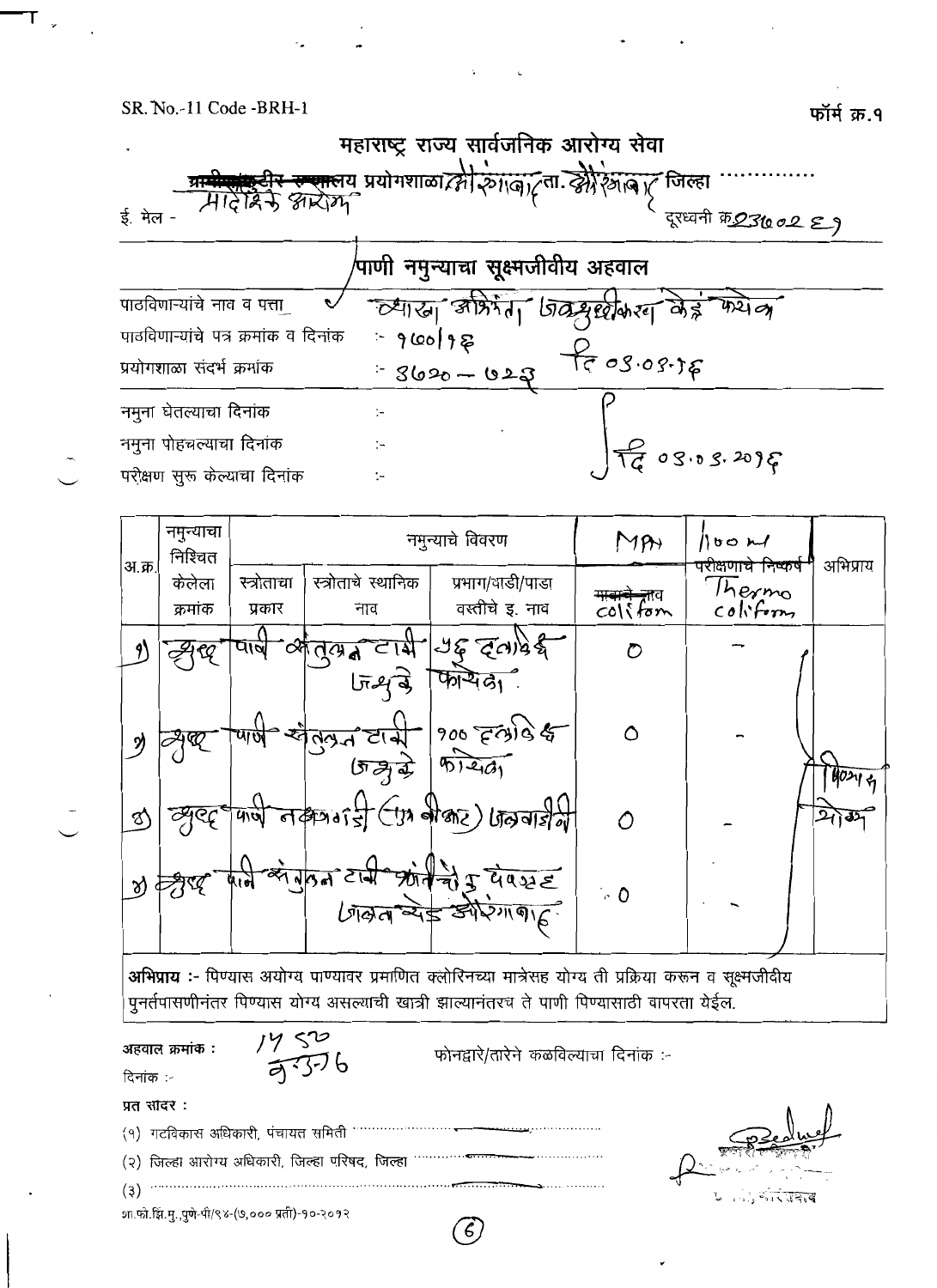| महाराष्ट्र राज्य सार्वजनिक आरोग्य सेवा                                                                              |               |                                       |  |  |  |  |  |
|---------------------------------------------------------------------------------------------------------------------|---------------|---------------------------------------|--|--|--|--|--|
|                                                                                                                     |               |                                       |  |  |  |  |  |
| प्राथमिण कुटीर अन्यास्वय प्रयोगशाळा द्वीरिंगा पर ता. और रेग्सगार्ट जिल्हा<br><u>ई. मेल -</u><br>दरध्यनी के 25602 29 |               |                                       |  |  |  |  |  |
| <b>र्राणी नमुन्याचा सूक्ष्मजीवीय अहवा</b> ल                                                                         |               |                                       |  |  |  |  |  |
| पाठविणाऱ्यांचे नाव व पत्ता                                                                                          |               | च्याया झीमेता जिल्लुछीकरव मेह         |  |  |  |  |  |
| पाठविणाऱ्यांचे पत्र क्रमांक व दिनांक                                                                                |               |                                       |  |  |  |  |  |
| प्रयोगशाळा संदर्भ क्रमांक                                                                                           |               | $-96995$<br>= $3659 - C22$<br>= $222$ |  |  |  |  |  |
| नमुना घेतल्याचा दिनांक                                                                                              | $\mathcal{L}$ |                                       |  |  |  |  |  |
| नमुना पोहचल्याचा दिनांक                                                                                             |               |                                       |  |  |  |  |  |
| परीक्षण सूरू केल्याचा दिनांक                                                                                        | ÷.            | 荷 C.3.99                              |  |  |  |  |  |
|                                                                                                                     |               |                                       |  |  |  |  |  |
| नमन्याचा                                                                                                            |               | <b>A</b> $\sim$ $\sim$ $\sim$         |  |  |  |  |  |

|        | नमुन्याचा<br>निश्चित |                      |                                                                      | नमुन्याचे विवरण                                                                   | MM                                     | 100M<br><del>प<u>रीक्षण</u>ाये निष्कर्ष</del> | अभिप्राय |  |
|--------|----------------------|----------------------|----------------------------------------------------------------------|-----------------------------------------------------------------------------------|----------------------------------------|-----------------------------------------------|----------|--|
| अ.क्र. | केलेला<br>क्रमांक    | स्त्रोताचा<br>प्रकार | स्त्रोताचे स्थानिक<br>नाव                                            | प्रभाग/वाडी/पाडा<br>वस्तीचे इ. नाव                                                | $\ddot{c}$ on $\ddot{c}$ in $\ddot{c}$ | Thermo<br>$co$ li form                        |          |  |
|        | श्रुष्ट              |                      |                                                                      | $\frac{1}{2}$ and the property                                                    | O                                      | Ç                                             |          |  |
|        |                      | याण                  | $b\overrightarrow{a}$ where $\overrightarrow{a}$<br>जन्म ने पत्रदेखा | $-\frac{1}{294224}$ 214 300 23666                                                 | ርገ                                     |                                               | 424.     |  |
| ි)     |                      |                      | Ele May elsone (it ) for the face                                    |                                                                                   | Λ                                      |                                               | $21)$ al |  |
|        | $\mathscr{B}$        | flood                |                                                                      | $\frac{1}{2}$<br>र्वातुक्रम हायी कार्याच्यड़<br>-पंपण्टह जिल्ला योज डेगेरिंग अट्ट | $\Omega$                               |                                               |          |  |

अभिप्राय :- पिण्यास अयोग्य पाण्यावर प्रमाणित क्लोरिनच्या मात्रेसह योग्य ती प्रक्रिया करून व सूक्ष्मजीवीय .<br>पुनर्तपासणीनंतर पिण्यास योग्य असल्याची खात्री झाल्यानंतरच ते पाणी पिण्यासाठी वापरता येईल.

| अहवाल क्रमांक :                                 | फोनद्वारे/तारेने कळविल्याचा दिनांक :- |                                              |
|-------------------------------------------------|---------------------------------------|----------------------------------------------|
| दिनाक :-<br>प्रत सादर :<br>$15 - 03 - 16$       |                                       |                                              |
|                                                 |                                       |                                              |
| (१) गटविकास अधिकारी, पंचायत समिती               |                                       |                                              |
| (२) जिल्हा आरोग्य अधिकारी, जिल्हा परिषद, जिल्हा |                                       |                                              |
| (3)                                             |                                       | ्री देशिक आरोप प्रयोगनाटा<br>खादणी, औरंगाबाद |
| शा.फो.झि.मु.,पुणे-पी/९४-(७,००० प्रती)-१०-२०१२   |                                       |                                              |
|                                                 |                                       |                                              |

 $\tau$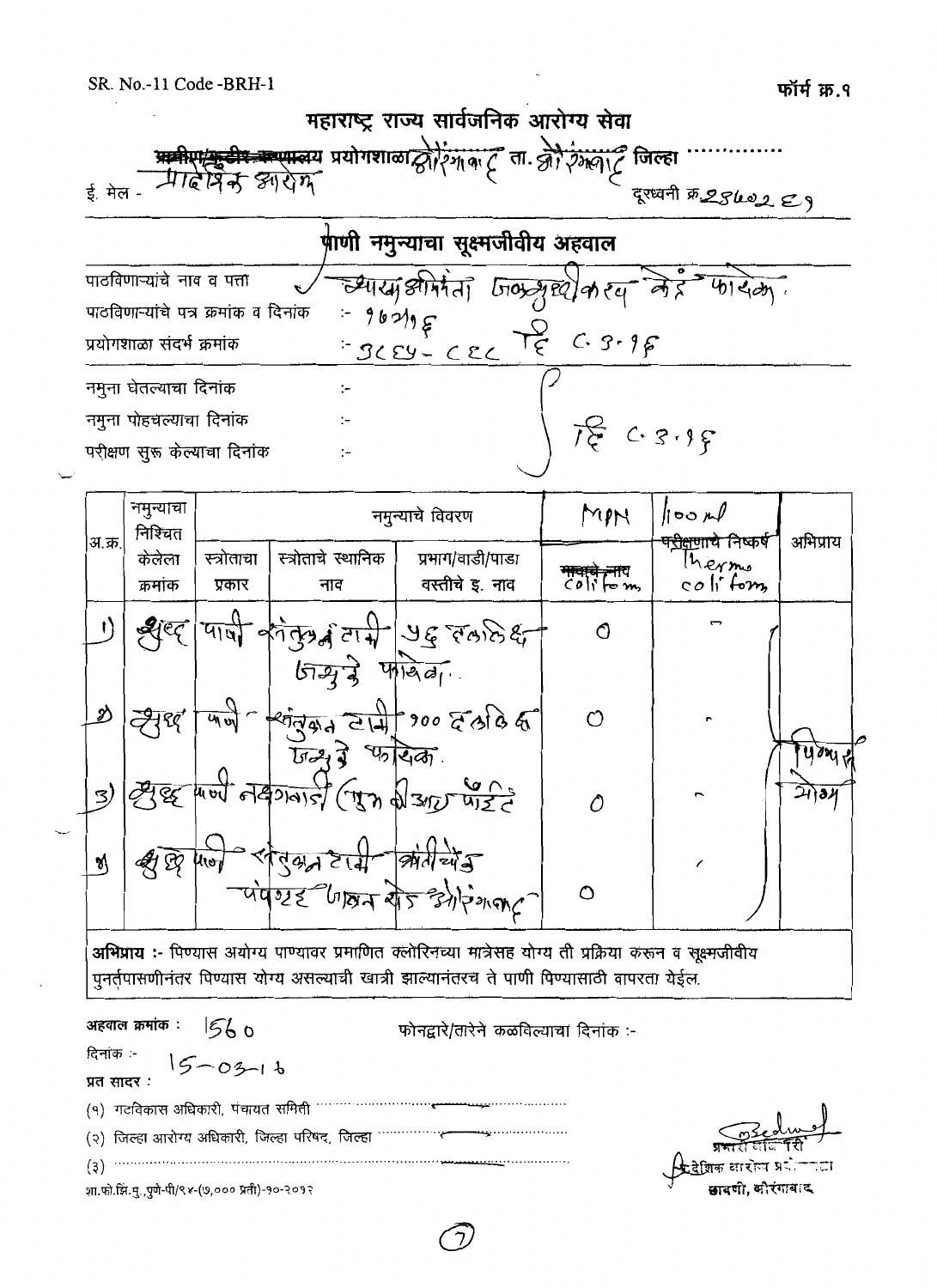

(8)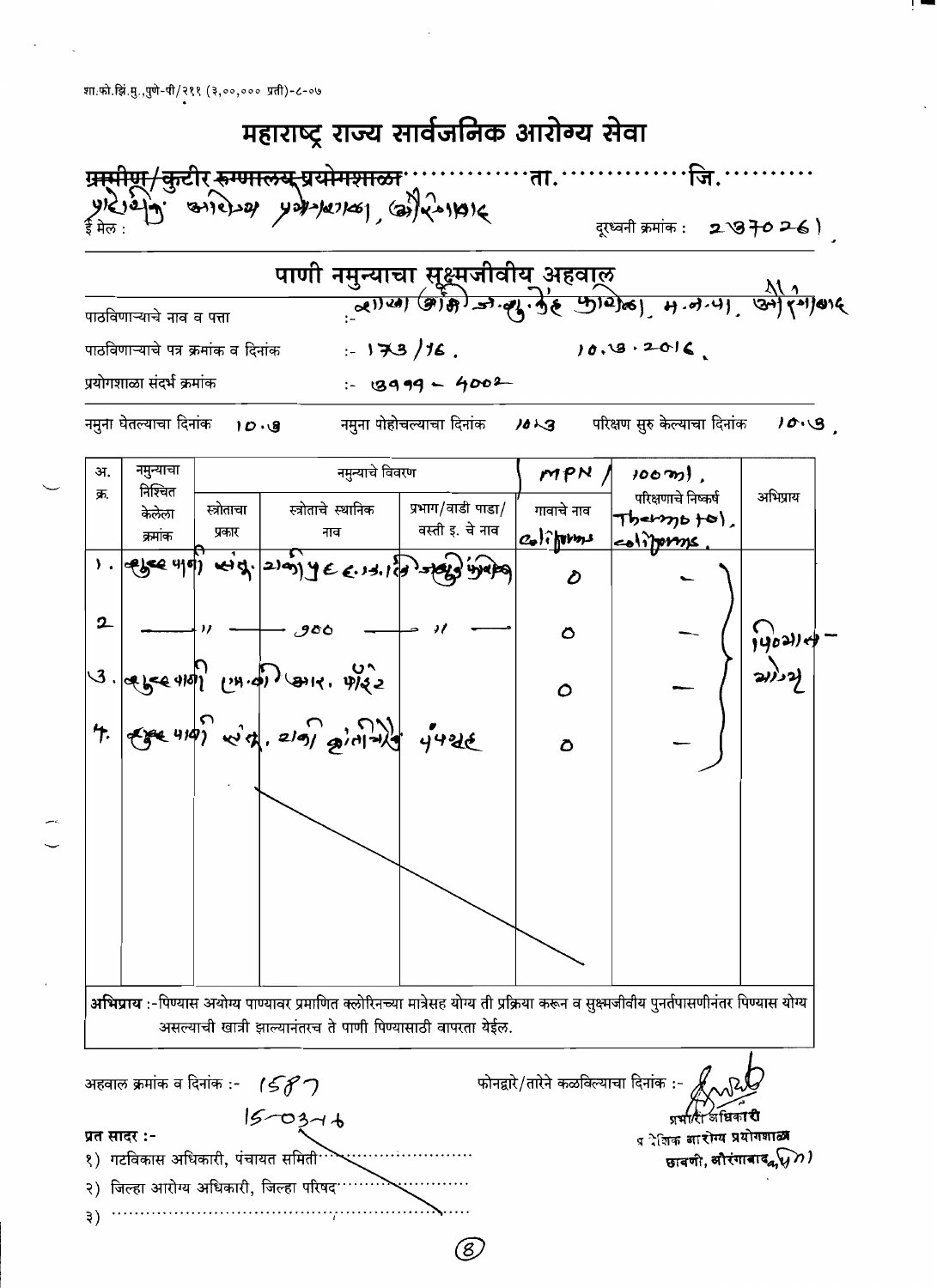

| <sup>,</sup> पाणी नमुन्याचा सूक्ष्मजीवीय अहवाल |                       |                                        |  |  |  |  |
|------------------------------------------------|-----------------------|----------------------------------------|--|--|--|--|
| पाठविणाऱ्यांचे नाव व पत्ता                     |                       | ल्यारा आफ्रिया पिल अर्था के देव पर्णये |  |  |  |  |
| पाठविणाऱ्यांचे पत्र क्रमांक व दिनांक           |                       |                                        |  |  |  |  |
| प्रयोगशाळा संदर्भ क्रमांक                      | $960z$<br>$-9925-220$ |                                        |  |  |  |  |
| नमुना घेतल्याचा दिनांक                         |                       |                                        |  |  |  |  |
| नमुना पोहचल्याचा दिनांक                        |                       | 7698395                                |  |  |  |  |
| परीक्षण सुरू केल्याचा दिनांक                   |                       |                                        |  |  |  |  |

|        | नमुन्याचा<br>निश्चित | नमुन्याचे विवरण      |                           | MPN                                           | /৷১১+           | अभिप्राय                                               |     |
|--------|----------------------|----------------------|---------------------------|-----------------------------------------------|-----------------|--------------------------------------------------------|-----|
| अ.क्र. | केलेला<br>क्रमांक    | स्त्रोताचा<br>प्रकार | स्त्रोताचे स्थानिक<br>नाव | प्रभाग/वाडी/पाडा<br>वस्तीचे इ. नाव            | माचा<br>colifom | <del>परोक्षणाचे नि</del> ष्कर्ष<br>Thermo<br>coli form |     |
|        |                      | 410                  |                           | , टार्म ५६ दरुष्ठ है । प्र                    | $\bullet$       |                                                        |     |
| N      |                      |                      | शिश्र                     | 4013161.<br>पांतुबन टार्मी १०० द करि क्ष      |                 |                                                        |     |
|        | 780                  | Ų₩                   | ln 2, 3                   | $\overbrace{\mathfrak{P}[\mathfrak{L}_{1}G]}$ | $\mathcal{O}$   |                                                        | 00n |
| ্য     |                      | ଟ<br>u               | 60 D<br>d                 | R<br>!)) สา                                   | Ô               | ⇁                                                      | 32  |
| S      |                      | they                 | ≪*                        | $\frac{1}{2}$                                 |                 |                                                        |     |
|        |                      |                      | auzz Man R58              | $\sqrt{2100C}$                                |                 | ∽                                                      |     |

अभिप्राय :- पिण्यास अयोग्य पाण्यावर प्रमाणित क्लोरिनच्या मात्रेसह योग्य ती प्रक्रिया करून व सूक्ष्मजीवीय ...<br>पुनर्तपासणीनंतर पिण्यास योग्य असल्याची खात्री झाल्यानंतरच ते पाणी पिण्यासाठी वापरता येईल.

अहवाल क्रमांक:  $(43)$ 

दिनांक :- $17 - 03 - 16$ प्रत सादर:

फोनद्वारे/तारेने कळविल्याचा दिनांक :-

(२) जिल्हा आरोग्य अधिकारी, जिल्हा परिषद, जिल्हा …………….  $\overline{a}$  (3)  $\overline{a}$   $\overline{a}$   $\overline{a}$   $\overline{a}$   $\overline{a}$   $\overline{a}$   $\overline{a}$   $\overline{a}$   $\overline{a}$   $\overline{a}$   $\overline{a}$   $\overline{a}$   $\overline{a}$   $\overline{a}$   $\overline{a}$   $\overline{a}$   $\overline{a}$   $\overline{a}$   $\overline{a}$   $\overline{a}$   $\overline{a}$   $\overline{a}$   $\overline{a}$ 

**छादणी, कौरंगाबा**द

शा.फो.झि.मु.,पुणे-पी/९४-(७,००० प्रती)-१०-२०१२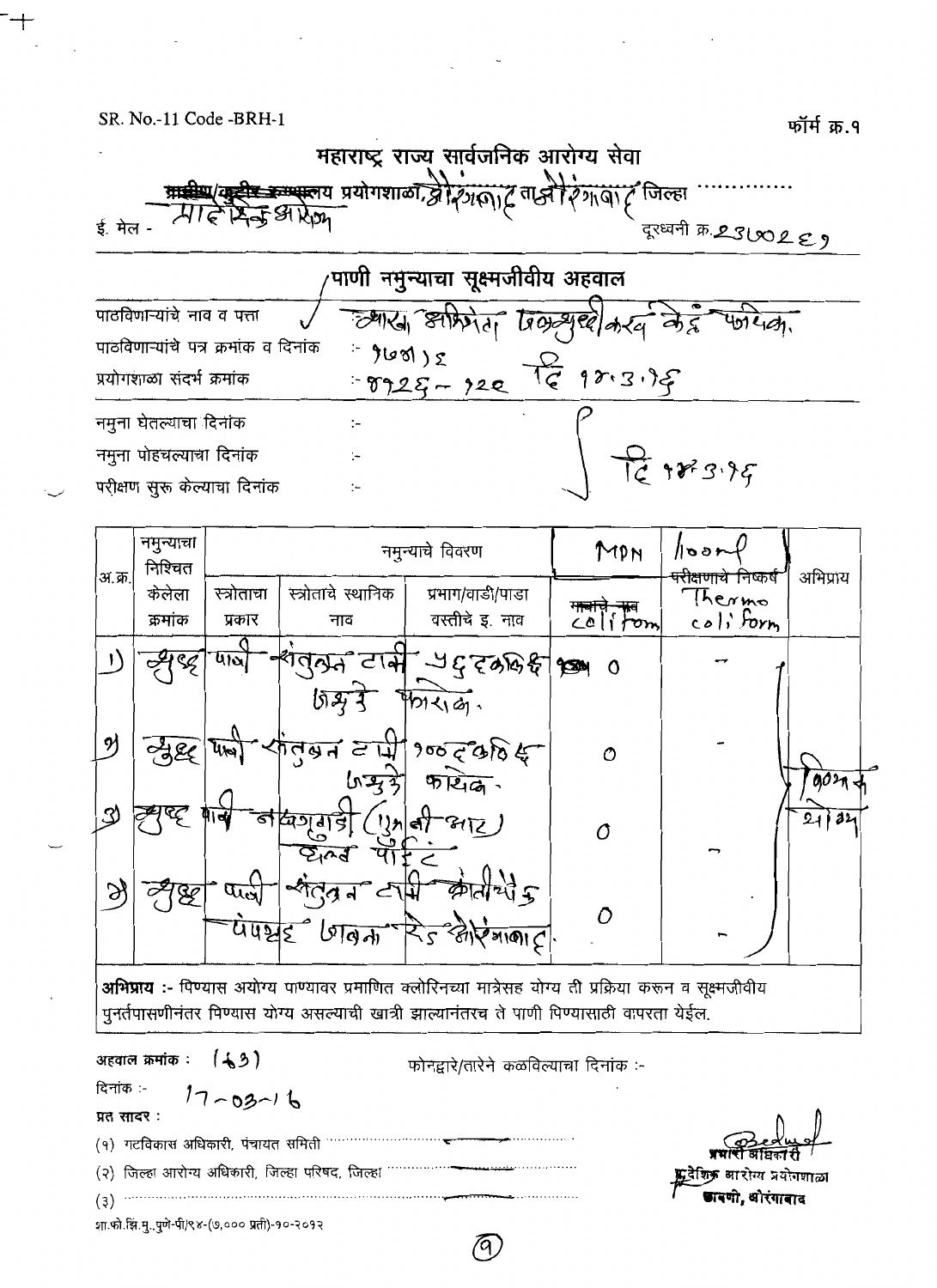फॉर्म क्र.१





अभिप्राय :- पिण्यास अयोग्य पाण्यावर प्रमाणित क्लोरिनच्या मात्रेसह योग्य ती प्रक्रिया करून व सुक्ष्मजीवीय पुनर्तपासणीनंतर पिण्यास योग्य असल्याची खात्री झाल्यानंतरच ते पाणी पिण्यासाठी वापरता येईल.

अहवाल क्रमांक : 1715 फोनद्वारे/तारेने कळविल्याचा दिनांक :-दिनांक :- $21 - 03 - 16$ प्रतं सादर: (१) गटविकास अधिकारी, पंचायत समिती (२) जिल्हा आरोग्य अधिकारी, जिल्हा परिषद, जिल्हो शा.फो.झि.मु.,पुणे-पी/९४-(७,००० प्रती)-१०-२०१२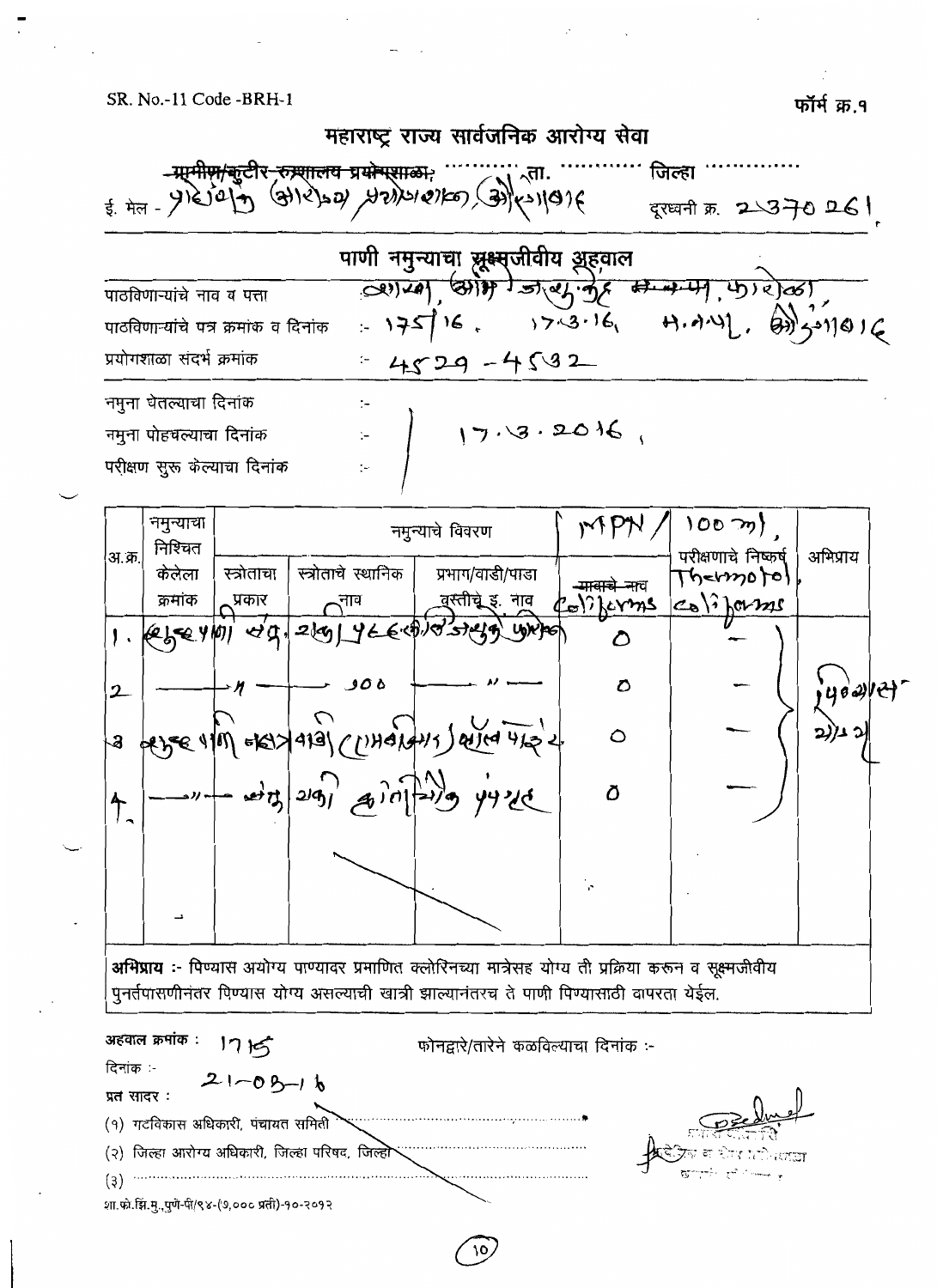फॉर्म क्र.१

|                                                                                                                                                                                            |                                                                      | महाराष्ट्र राज्य सार्वजनिक आरोग्य सेवा |                                  |                                           |                   |  |  |  |  |  |
|--------------------------------------------------------------------------------------------------------------------------------------------------------------------------------------------|----------------------------------------------------------------------|----------------------------------------|----------------------------------|-------------------------------------------|-------------------|--|--|--|--|--|
|                                                                                                                                                                                            | ग्रामीए।/कुद्वीर रुग् <del>णालय प्रयोगश्</del> रका,<br>जिल्हा<br>त।. |                                        |                                  |                                           |                   |  |  |  |  |  |
| ई. मेल -                                                                                                                                                                                   | -प्रादेशीके आरोव्य प्रयोवांबाल ,                                     |                                        |                                  | स्रो २वा सद, दूरध्वनी क्र. 2370261        |                   |  |  |  |  |  |
|                                                                                                                                                                                            |                                                                      | पाणी नुमुन्याचा सूक्ष्मजीवीय अहवाल     |                                  |                                           |                   |  |  |  |  |  |
| पाठविणाऱ्यांचे नाव व पत्ता                                                                                                                                                                 |                                                                      | डाारवा                                 | - ओन्नेर्यता , जलेन्यू दृष्टाकरम |                                           |                   |  |  |  |  |  |
| पाठविणाऱ्यांचे पत्र क्रमांक व दिनांक                                                                                                                                                       |                                                                      | $-77/219/2016$                         |                                  |                                           |                   |  |  |  |  |  |
| प्रयोगशाळा संदर्भ क्रमांक                                                                                                                                                                  |                                                                      | $4768 - 771$                           |                                  |                                           |                   |  |  |  |  |  |
| नमुना घेतल्याचा दिनांक                                                                                                                                                                     |                                                                      | 21/3/2016                              |                                  |                                           |                   |  |  |  |  |  |
| नमुना पोहचल्याचा दिनांक                                                                                                                                                                    |                                                                      |                                        |                                  |                                           |                   |  |  |  |  |  |
| परीक्षण सुरू केल्याचा दिनांक                                                                                                                                                               |                                                                      |                                        |                                  |                                           |                   |  |  |  |  |  |
| नमुन्याचा                                                                                                                                                                                  |                                                                      |                                        |                                  |                                           |                   |  |  |  |  |  |
| निश्चित<br>अ.क्र.                                                                                                                                                                          |                                                                      | नमुन्याचे विवरण                        | M. P. N.                         | $100 \mathrm{m}$ .<br>परीक्षणाचे निष्कर्ष | अभिप्राय          |  |  |  |  |  |
| केलेला                                                                                                                                                                                     | स्त्रोताचे स्थानिक<br>स्त्रोताचा                                     | प्रभाग/वाडी/पाडा                       |                                  |                                           |                   |  |  |  |  |  |
| क्रमांक                                                                                                                                                                                    | प्रकार<br>नाव                                                        | वस्तीचे इ. नाव                         | <del>मार्च नाक</del><br>website  | The notokerat                             |                   |  |  |  |  |  |
| 9<br>बाहर                                                                                                                                                                                  | $U$ <i>TO TT</i><br>स्रत                                             | लिन टाकी पह दल ली                      | oO                               |                                           | पिण्यासुर्घाञ्य   |  |  |  |  |  |
|                                                                                                                                                                                            | <u>जलब्धाहरू</u> करम                                                 | के द्रू,                               |                                  |                                           |                   |  |  |  |  |  |
| ह्युद्द                                                                                                                                                                                    | ଏ(∂ଟ                                                                 |                                        | OO                               |                                           | । पण्यास् । याञ्य |  |  |  |  |  |
| Z<br>$\epsilon$ <sub>G</sub><br>910                                                                                                                                                        | जल्ला हुद किरण                                                       | फारोळी $\cdot$                         | $\cdot$ OO                       |                                           | ७ଥାଧ              |  |  |  |  |  |
| દ્યકિલ<br>8                                                                                                                                                                                |                                                                      |                                        |                                  |                                           |                   |  |  |  |  |  |
| अभिप्राय :- पिण्यास अयोग्य पाण्यावर प्रमाणितं क्लिं<br>योग्य ती प्रक्रिया करून व सूक्ष्मजीवीय<br>पुनर्तपासणीनंतर पिण्यास योग्य असल्याची खात्री झाल्यानंतरच ते पाणी पिण्यासाठी वापरता येईल. |                                                                      |                                        |                                  |                                           |                   |  |  |  |  |  |
| अहवाल क्रमांक :<br>800<br>फोनद्वारे/तारेने कळविल्याचा दिनांक :-                                                                                                                            |                                                                      |                                        |                                  |                                           |                   |  |  |  |  |  |
| दिनांक :-<br>$28 - 09 - 16$                                                                                                                                                                |                                                                      |                                        |                                  |                                           |                   |  |  |  |  |  |
| प्रत सादर :                                                                                                                                                                                |                                                                      |                                        |                                  |                                           |                   |  |  |  |  |  |
| (१) गटविकास अधिकारी, पंचायत समिती                                                                                                                                                          |                                                                      |                                        |                                  |                                           |                   |  |  |  |  |  |
| जिल्हा आरोग्य अधिकारी, जिल्हा परिषद, जिल्हा<br>(3)                                                                                                                                         |                                                                      |                                        |                                  |                                           |                   |  |  |  |  |  |
| (3)<br><b>火क्रदेशिक बारो</b> ग्व प्रयोजकाळा<br>शा.फो.झि.मु.,पुणे-पी/९४-(७,००० प्रती)-१०-२०१२<br>खादणी, औरंगावाद                                                                            |                                                                      |                                        |                                  |                                           |                   |  |  |  |  |  |
|                                                                                                                                                                                            |                                                                      |                                        | 分心                               |                                           |                   |  |  |  |  |  |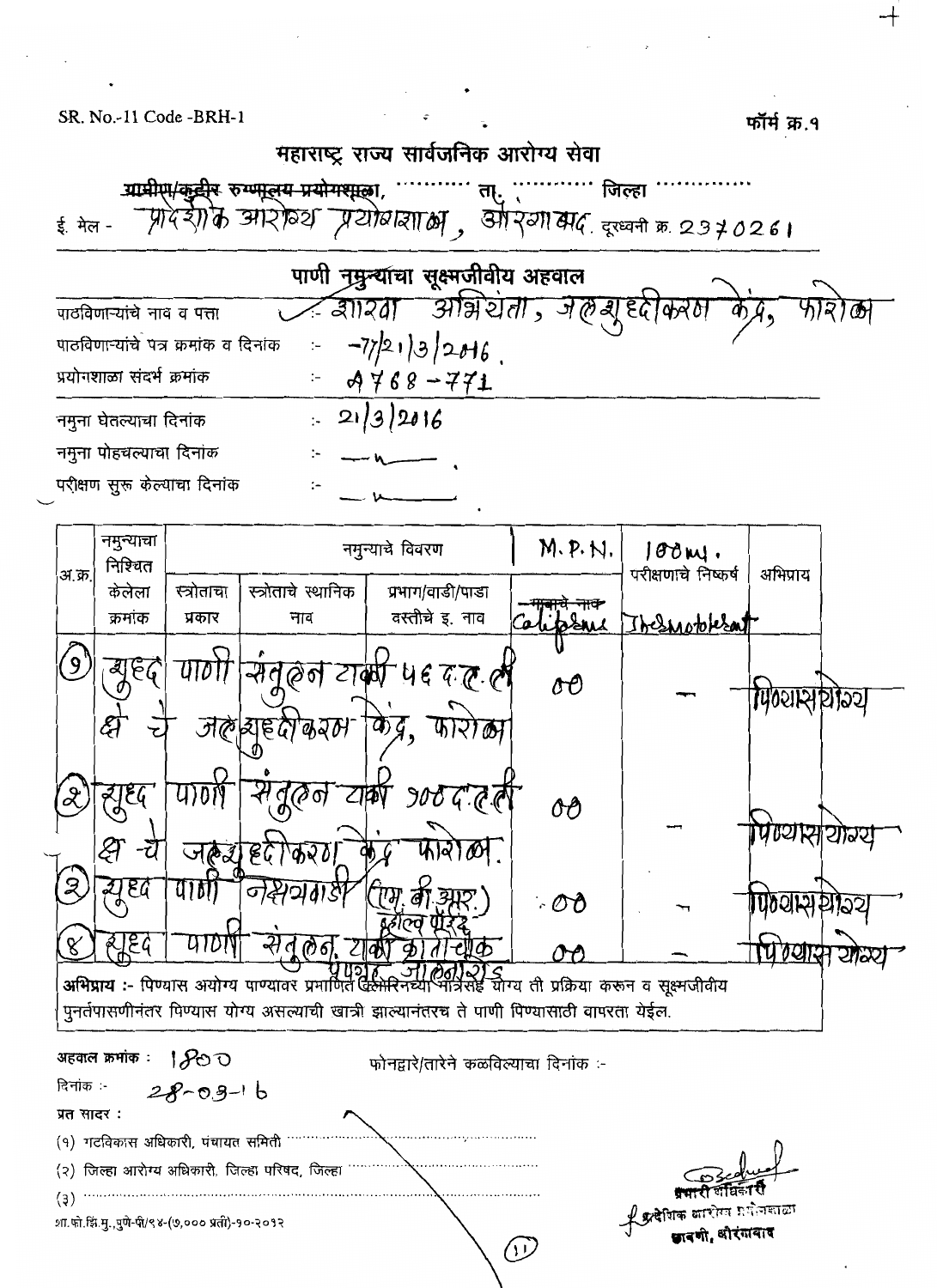SR. No.-11 Code -BRH-1

महाराष्ट्र राज्य सार्वजनिक आरोग्य सेवा **ग्रामीण/कुटीर रुम्पालय** प्रयोगशाळा,&रे<br>्रीमेलेप्टि मैं ड्यार्टा का stair al Sul Ingi जिल्हा ई. मेल -दूरध्वनी क्र. 2800229 प/णी नमुन्याचा सूक्ष्मजीवीय अहवाल पाठविणाऱ्यांचे नाव व पत्ता मेर्गता जिल्ह्या केरव लेहे  $\frac{1}{2}$  $-79100131$ पाठविणाऱ्यांचे पत्र क्रमांक व दिनांक  $96e/95$  $F_{\mathcal{C}}$  2e. 3.9 p प्रयोगशाळा संदर्भ क्रमांक  $-4ze-9re$ नमुना घेतल्याचा दिनांक  $\mathbf{I}$ Pee 3.95 नमुना पोहचल्याचा दिनांक  $\ddot{ }$ परीक्षण सुरू केल्याचा दिनांक  $\ddot{ }$ 

|        | नमुन्याचा<br>निश्चित                                                                                                                                                                                  | नमुन्याचे विवरण      |                             | Hpp                                | 100r<br>ारोक्षणाचे निष्कर्ष | अभिप्राय                 |  |  |
|--------|-------------------------------------------------------------------------------------------------------------------------------------------------------------------------------------------------------|----------------------|-----------------------------|------------------------------------|-----------------------------|--------------------------|--|--|
| अ.क्र. | केलेला<br>क्रमांक                                                                                                                                                                                     | स्त्रोताचा<br>प्रकार | स्त्रोताचे स्थानिक<br>नाव   | प्रभाग/वाडी/पाडा<br>वस्तीचे इ. नाव | Co li Forn                  | Thermo<br>$\in$ o() form |  |  |
|        |                                                                                                                                                                                                       |                      | ৰ্জ ন                       | JIA YE ZOBE                        |                             |                          |  |  |
|        |                                                                                                                                                                                                       |                      | $T_{\text{HIS}}$<br>√不      | $900$ $700$                        | $\Omega$                    |                          |  |  |
| 3)     |                                                                                                                                                                                                       |                      | 87315                       |                                    | ∩                           |                          |  |  |
| M      |                                                                                                                                                                                                       | पपस्ट                | $\vec{d}$  <br>$1870 + 125$ | 3024770                            | $\hat{C}$                   |                          |  |  |
|        | अभिप्राय :- पिण्यास अयोग्य पाण्यावर प्रमाणित क्लोरिनच्या मात्रेसह योग्य ती प्रक्रिया करून व सूक्ष्मजीवीय<br>पुनर्तपासणीनंतर पिण्यास योग्य असल्याची खात्री झाल्यानंतरच ते पाणी पिण्यासाठी वापरता येईल. |                      |                             |                                    |                             |                          |  |  |

| अहवाल क्रमाक : $\overline{1}$ (93) (7)          | फोनद्वारे/तारेने कळविल्याचा दिनांक :-                            |
|-------------------------------------------------|------------------------------------------------------------------|
| दिनांक :-                                       |                                                                  |
| 04.04.16<br>प्रत सादर:                          |                                                                  |
| (१) गटविकास अधिकारी, पंचायत समिती               |                                                                  |
| (२) जिल्हा आरोग्य अधिकारी, जिल्हा परिषद, जिल्हा |                                                                  |
| (3)                                             | प्रशासी जातकारा<br>वादेशिक आरोग्य प्रयोगशाळा<br>खाबशी. खोरंगादाद |
| शा.फो.झि.मु.,पुणे-पी/९४-(७,००० प्रती)-१०-२०१२   |                                                                  |

12

फॉर्म क्र.१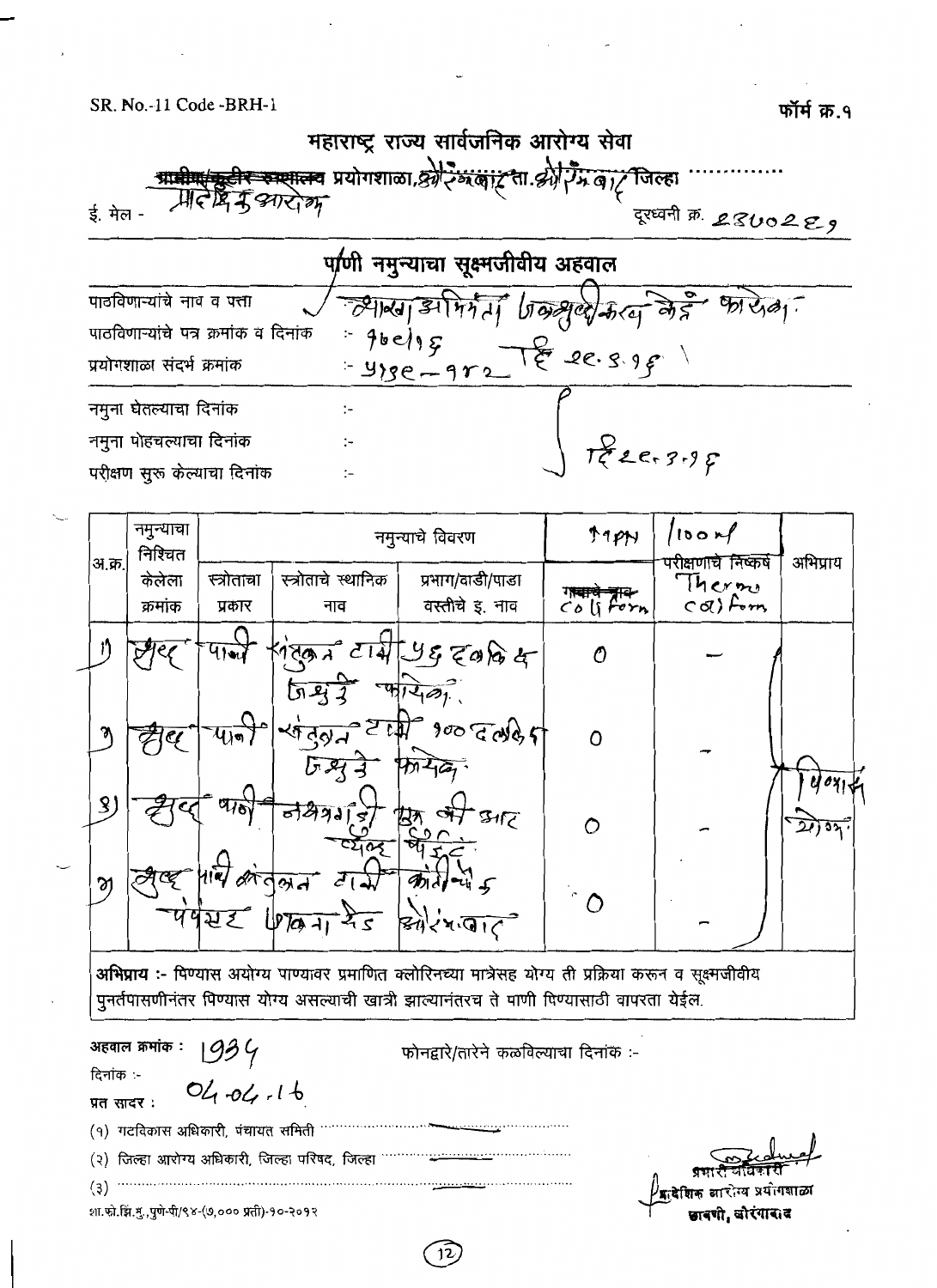SR. No.-11 Code -BRH-1

महाराष्ट्र राज्य सार्वजनिक आरोग्य सेवा <del>प्राधीपाङ्कुटीर-रूएगाल</del>य प्रयोगशाळा*, क्षेत्र*<br>स्रोटेन्सि*ं अ*निक् .<br>रेगाला ट्रेना. झी रेगला ट्रेजिल्हा ई. मेल -दूरध्वनी क्र281002 ९ 9 पाणी नमुन्याचा सूक्ष्मजीवीय अहवाल ल्याया अमिरेता जिल्लुद्दी करन के द्र फायेला पाठविणाऱ्यांचे नाव व पत्ता पाठविणाऱ्यांचे पत्र क्रमांक व दिनांक  $-9c$ 2/12  $T_{\xi}^{2}\frac{1}{3},\frac{1}{3},\frac{1}{5}$ प्रयोगशाळा संदर्भ क्रमांक  $42e6 - 300$  $\mathbb{I}$ नमुना घेतल्याचा दिनांक  $\mathbb{R}$ नमुना पोहचल्याचा दिनांक ٠.  $239.3.15$ परीक्षण सूरू केल्याचा दिनांक

|               | नमुन्याचा<br>निश्चित | नमुन्याचे विवरण      |                           | $11P$ N<br>100r                    |         |                                                    |          |  |
|---------------|----------------------|----------------------|---------------------------|------------------------------------|---------|----------------------------------------------------|----------|--|
| अ.क्र.        | केलेला<br>क्रमांक    | स्त्रोताचा<br>प्रकार | स्त्रोताचे स्थानिक<br>नाव | प्रभाग/वाडी/पाडा<br>वस्तीचे इ. नाव | colifom | <del>रीक्षणाचे निष्कर्ष</del><br>Thermo<br>coifbtn | अभिप्राय |  |
|               |                      | पाडी                 | ली क्रिकेट स्टानी         | $Y$ $(T \otimes S)$                | ტ       |                                                    |          |  |
| ッ             |                      |                      | टाम<br>तेव्य<br>527       | 40749<br>90050966<br><b>VIIZE</b>  | Ω       |                                                    | 4 ozu    |  |
| $\mathcal{S}$ |                      | દ્યાન                | अवन्<br>$C_2$ $ m_d $     | ানী- প্রদুস্                       | Õ       |                                                    | $21)$ 83 |  |
|               |                      | ५19                  | Guzze March 75            | ऋ<br>$\sqrt{2}$                    | Λ       | ∽                                                  |          |  |
|               |                      |                      |                           |                                    |         |                                                    |          |  |

अभिप्राय :- पिण्यास अयोग्य पाण्यावर प्रमाणित क्लोरिनच्या मात्रेसह योग्य ती प्रक्रिया करून व सूक्ष्मजीवीय पुनर्तपासणीनंतर पिण्यास योग्य असल्याची खात्री झाल्यानंतरच ते पाणी पिण्यासाठी वापरता येईल.

अहवाल क्रमांक :  $900$ फोनद्वारे/तारेने कळविल्याचा दिनांक :-दिनांक :- $2.4.16$ प्रत सादर: (१) गटविकास अधिकारी, पंचायत समिती (२) जिल्हा आरोग्य अधिकारी, जिल्हा परिषद, जिल्हा  $(3)$ शा.फो.झि.मु.,पुणे-पी/९४-(७,००० प्रती)-१०-२०१२

 $12$ 

फॉर्म क्र.१